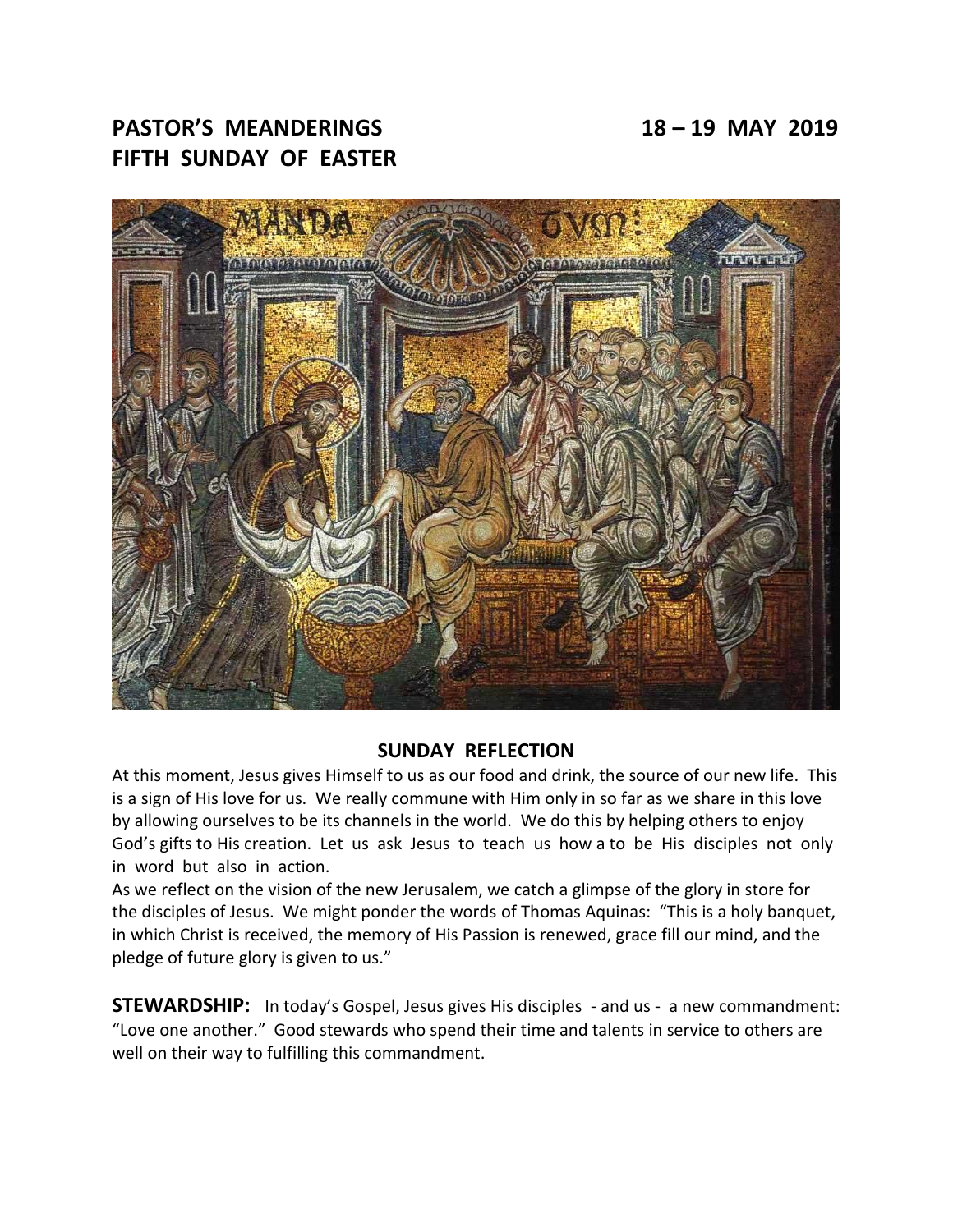### Sophocles

"Kindness gives birth to kindness."

## **READINGS FOR THE SIXTH SUNDAY OF EASTER 26 MAY '19**

**Acts 15:1-2, 22-29:** The chu8rch faces its first great challenge to be inclusive as it acc4epts the Gentiles without insisting that they accept circumcision.

**Rv. 21:10-14, 22-23:** John describes his vision of the heavenly Jerusalem which will be God's final, real and definitive residence with His people, God and the risen Jesus being the unique source of the people's life and worship. God and the Lamb replace the Temple of old. **Jn. 14:23-29:** As Jesus prepares the disciples for His departure He promises to send the Holy Spirit, the Paraclete.

Angelus Silesius "However well of Christ you talk and preach, unless He lives within, He is beyond your reach."



This past Tuesday evening 48 teenagers of our parish were confirmed by Bishop Knestout at Prince of Peace Church. Rite of passage or something more?

Just as Baptism *gives* new life, Eucharist *nourishes* life, and Reconciliation *restores* life when it is broken, Confirmation *strengthens* that life by the gifts of the Holy Spirit (cf. *CCC* 1285). It is about strengthening what God has given, and continues to give, to His sons and daughters (cf. *CCC* 1302-1303). So, while there is a close relationship between the sacraments of Baptism and Confirmation. Confirmation remains a distinct and complete sacrament in its own right, its purpose is to perfect in us that which was begun in Baptism. We might say—in a sense—that we are baptized in order to be confirmed.

The Sacrament of Confirmation is not the Catholic equivalent to the Jewish bar mitzvah. Confirmation is not a "coming of age" celebration. True, most young people are just beginning to pass into early adulthood when they receive the sacrament. But Confirmation is not about coming of age. Reception of the Sacrament of Confirmation does not mark the end of formal religious education. We never outgrow a need for a deeper knowledge and appreciation of our faith.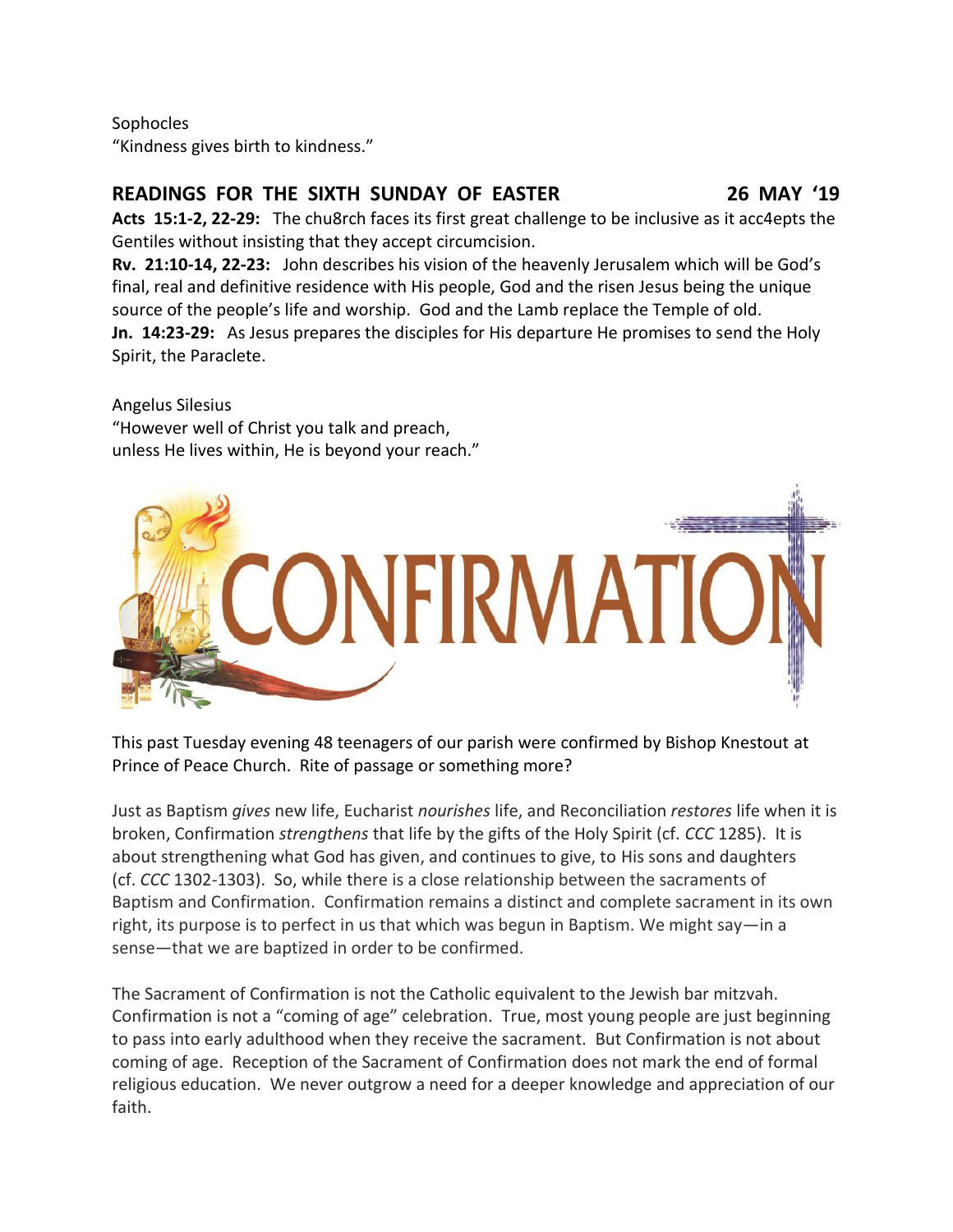The Sacrament of Confirmation is not a rite of passage, nor a graduation from religion class, nor a ratification of a personal faith choice. Rather, it's all about what God is doing for his beloved daughters and sons.

The sacrament of confirmation is found in Bible passages such as Acts 8:14–17, 9:17, 19:6, and Hebrews 6:2, which speak of a laying on of hands for the purpose of bestowing the Holy Spirit. Hebrews 6:2 is especially important because it is not a narrative account of how confirmation was given and, thus, cannot be dismissed by those who reject the sacrament as something unique to the apostolic age. In fact, the passage refers to confirmation as one of Christianity's basic teachings, which is to be expected since confirmation, like baptism, is a sacrament of initiation into the Christian life.

We read: "Therefore let us leave the elementary teachings of Christ and go on to maturity, not laying again the foundation of repentance from acts that lead to death, and of faith in God, instruction about baptisms, the laying on of hands, the resurrection of the dead, and eternal judgment" (Heb. 6:1–2).

Notice how in this passage we are walked through the successive stages of the Christian journey—repentance, faith, baptism, confirmation, resurrection, and judgment. This passage encapsulates the Christian's journey toward heaven and gives what theologians call the order of salvation or the *ordo salutis*. It well qualifies as "the elementary teachings" of the Christian faith.

The laying on of hands mentioned in the passage must be confirmation: The other kinds of the imposition of hands (for ordination and for healing) are not done to each and every Christian and scarcely qualify as part of the order of salvation.

We are born spiritually in the sacrament of Baptism. We become sharers in the divine life of the most Blessed Trinity. We begin to live a supernatural life. As we practice the virtues of faith and hope and love and as we unite with Christ in His Church in offering worship to God, we also grow in grace and goodness.

But at this stage our spiritual life, like the life of a child, is largely self-centered. We tend to be preoccupied with the needs of our own soul, with the effort to "be good." We cannot be wholly self-centered, of course—not if we understand what it means to be a member of Christ's Mystical Body, and not if we understand the significance of the Mass.

But in general our religious life does revolve around self.

When we are confirmed we receive a special grace by which our faith is deepened and strengthened, so that it will be strong enough not only for our own needs but for the needs of others with whom we shall try to share it.

With the onset of adolescence a child begins to assume, progressively more and more, the responsibilities of adulthood. He begins to see his place in the total family picture and in the community at large.

Similarly, the confirmed Christian begins to see more clearly (or ought to) his responsibility to Christ for his neighbor. He becomes deeply concerned (or ought to) with the welfare of Christin-the-world—which is the Church—and the welfare of Christ-in-his-neighbor.

It is in this sense that Confirmation is a spiritual "growing up."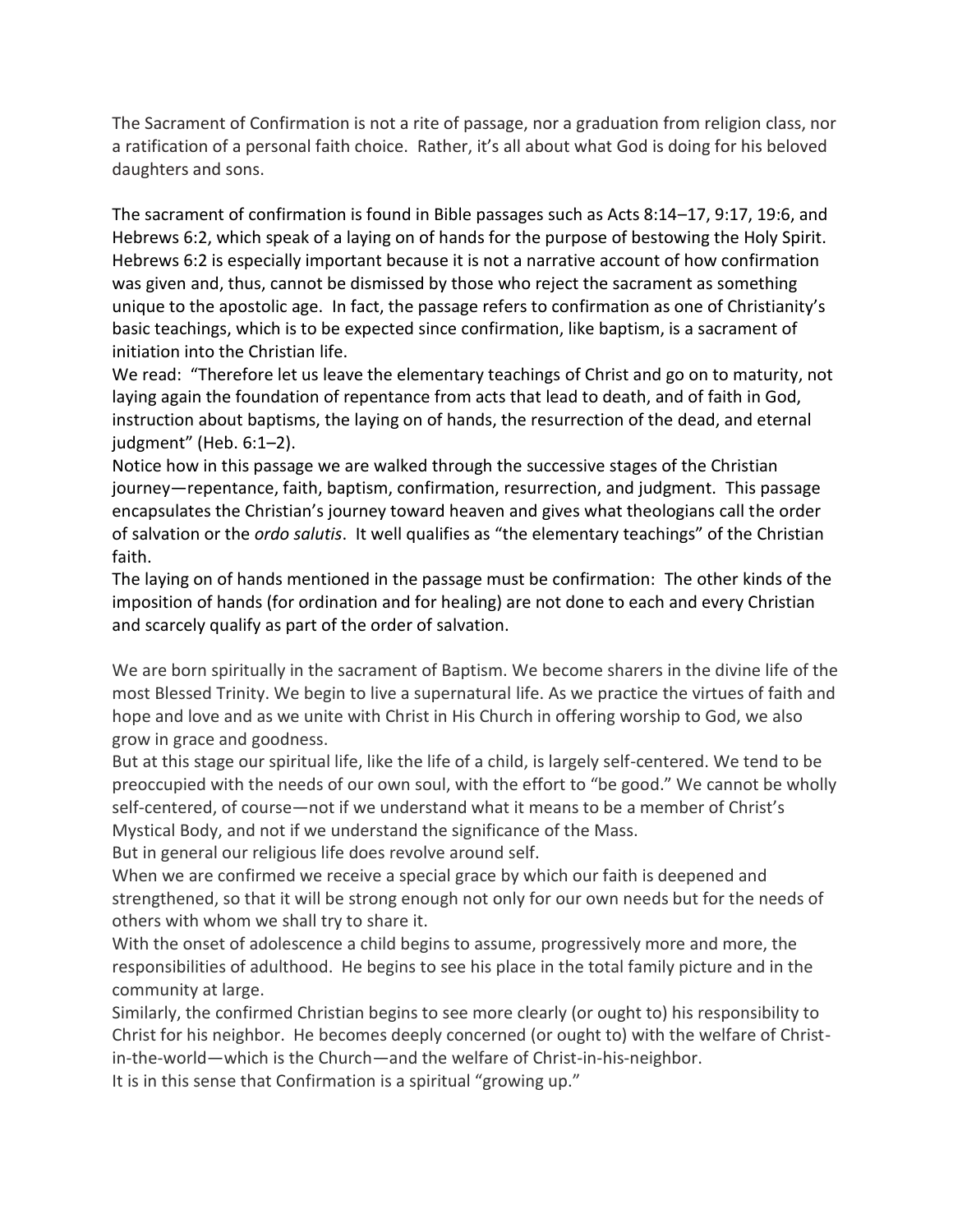In order that we may have such a concern for Church and neighbor, in deed as well as in feeling, the sacrament of Confirmation gives us a special grace and a special power.

Just as the "mark" or character of Baptism made us sharers with Christ in His role of priest, giving us the power to participate with Him in divine worship, so also the character of Confirmation makes us sharers with Christ in His role of *prophet* or teacher.

We now participate with Him in the task of extending His kingdom, of adding new souls to His Mystical Body. Our words and our works are directed not merely to our own sanctification but also to the purpose of making Christ's truths alive and real for those around us.

The Catechism's section on Confirmation says that Confirmation is the special outpouring of the Holy Spirit. Its effects are to:

Root us more deeply in divine filiation (being children of God)

Unites us more firmly to Christ

Increases the gifts of the Holy Spirit in us

Strengthens our bond with the Church

Associates us more closely to her mission of bearing witness to Christ

Helps us and more strictly obliges us to spread and defend the faith by word and deed A generation ago, it was said that confirmed Catholics were "Soldiers of Christ" in fact as a way of symbolizing that role the bishop would lightly "slap" each confirmundi as part of the ceremony. While the terminology has changed the role we play has not. The effects of Confirmation are the same: the sacrament configures us for a full and active mission of service to Christ and His Church.

The confirmed Christian—whether we call him a spiritual soldier or a spiritual adult—goes forth joyfully in the fulfillment of his vocation. Strong in his faith and with an ardent love for souls which stems from his love for Christ, he feels a continual concern for others. He feels a restless discontent unless he is doing something worthwhile for others—something to ease their burdens in this life, and something to make more secure their promise of life eternal. His words and his actions proclaim to those around him: "Christ lives, and He lives for you." The grace to do this is the grace which Jesus promised to His Apostles (and to us) when He said: " You shall receive power when the Holy Spirit comes upon you, and you shall be witnesses for Me… . even to the very ends of the earth" (Acts 1:8).

To be continued next week.

# **MAY THE MONTH OF MARY MARIAN DEVOTIONS IN THE CHURCH**

Catholics believe that worship is due to God alone. Catholics do, however, venerate Mary. in other words, we honor our Blessed Mother with great reverence and devotion because she is the Mother of God. Mary is the model of perfect love and obedience to Christ. God preserved Mary from sin, and she conceived our Lord by the power of the Holy Spirit, bringing Christ into our world. Catholics can't help but honor the Blessed Virgin Mary, who is full of grace, the Mother of God and our Mother, for her "yes" to God that made the Incarnation possible. And without the Incarnation, we would not have salvation. Mary is the most beautiful model of total submission to the will of God. Catholics do not view Mary as equal to Christ, but rather venerate Mary because of her relationship to Christ. The Catechism of the Catholic Church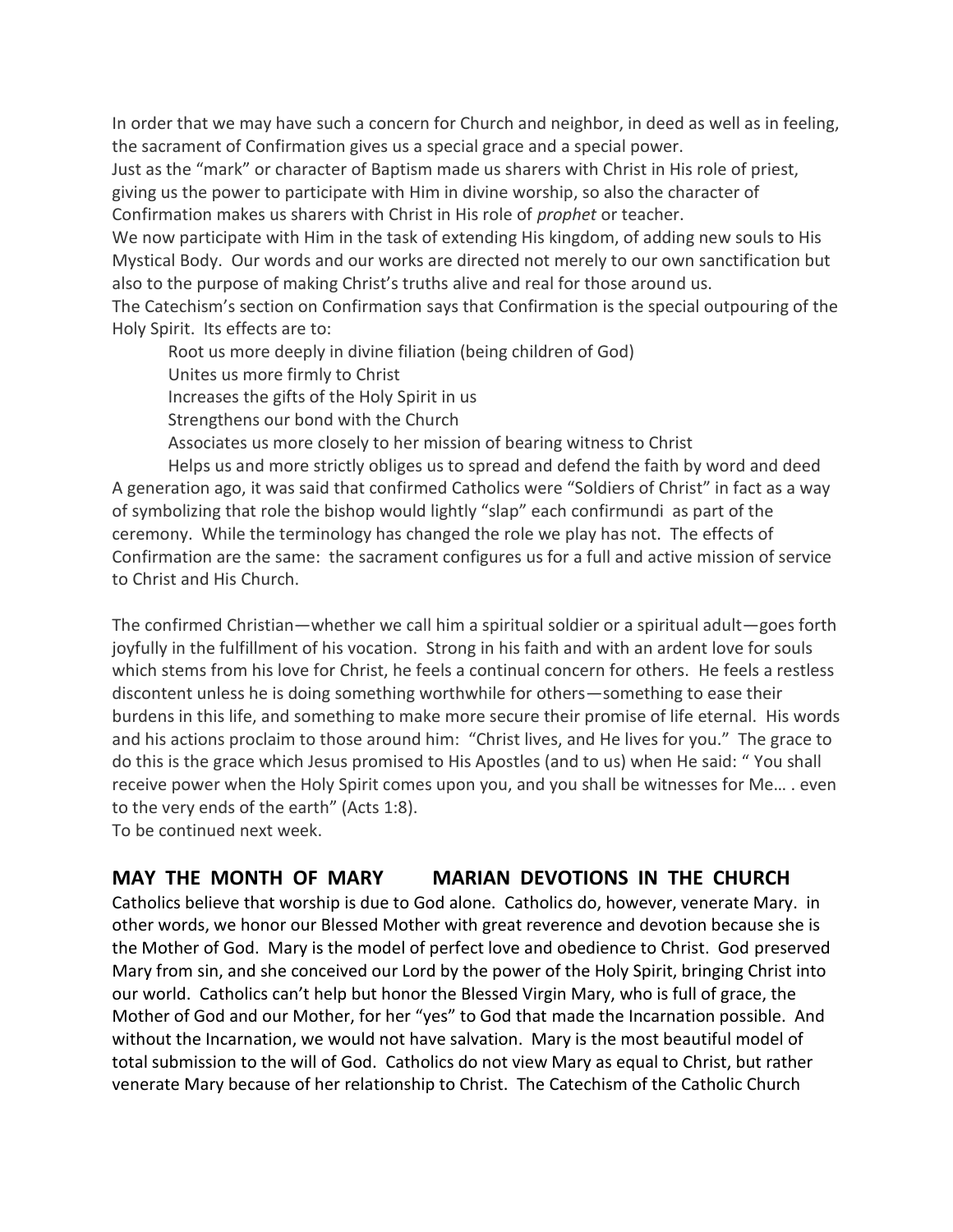explains, "Mary's role in the Church is inseparable from her union with Christ and flows directly from it" (CCC 964).

As Catholics, we pray that we can respond to God's call to holiness for our lives in the way that Mary did. Mother Theresa prayed to emulate Mary's devotion to Christ:

"Mary, Mother of Jesus, give me your heart so beautiful, so pure, so immaculate, so full of love and humility that I may be able to receive Jesus in the Bread of Life, love Him as You loved Him, and serve Him as You served Him…"

*If you would draw close to Jesus, draw close to Mary; if you would draw close to Mary, draw close to Jesus.* That maxim captures a rightly ordered faith and rightly ordered devotion. Anything that pits Jesus against Mary or that depicts them as rivals for devotion is disordered. The entirety of Mary's role is encapsulated in her injunction at the wedding of Cana, "Do whatever He tells you." These are the final words of Mary in the New Testament and, in substance, the final words of Mary forever.

Catholics likewise take very seriously the words of Jesus on the cross, "Woman, behold your son." And to John He said, "Behold your mother." John the disciple is the synecdoche of the entire body of Christ, the Church. Mary is not only to treat John as her son, and John to treat Mary as his mother; they are mother and son – as are all who are the brothers and sisters of Christ and who therefore recognize His mother as their mother. This is the heart of Marian devotion rightly ordered.

Disordered Marian devotion has been with us since the beginning of the Christian story. Needless to say, there have been, and still are, many other forms of disordered devotion in the life of the Christian community in all its parts. With respect to Marian devotion, popes and councils have frequently tried to correct excesses, although it may be readily admitted that sometimes, as in the late Middle Ages, they have acted less vigorously than they should have. This can be explained, and perhaps excused, in part by legitimate pastoral concern not to infringe on the proper freedom of the faithful in their response to the gospel, keeping in mind "the priesthood of all believers," and, in part, by a concern not to tear up the wheat along with the tares. While it is true that an immature faith is preferable to no faith at all, the Church has a responsibility to encourage growth toward a faith rightly ordered.

John Paul II vigorously called for "the evangelization of popular piety." And, of course, this is a theme powerfully underscored in the *Catechism of the Catholic Church.*

John Paul II vigorously called for "the evangelization of popular piety." And, of course, this is a theme powerfully underscored in the *Catechism of the Catholic Church*. John Paul said that devotion to Mary and other saints, as expressed in patronal feasts, pilgrimages, and other forms of piety, "should not sink to the level of a mere search for protection or for material goods or for bodily health. Rather, the saints should be presented to the faithful as models of life in imitation of Christ as the sure way that leads to Him." The criterion set forth in the *Catechism* for rightly and wrongly ordered devotion is unequivocal: "What the catholic faith believes about Mary is based on what it believes about Christ, and what it teaches about Mary illumines, in turn, its faith in Christ." Discerning what is true and what is false devotion to Mary and the other saints engages truths that are Trinitarian, Christological, pneumatological, and ecclesial. Any devotion that displaces, overshadows, or obscures the triune God, that impugns the mercy of the one mediator Jesus Christ, that neglects the sanctifying power of the Holy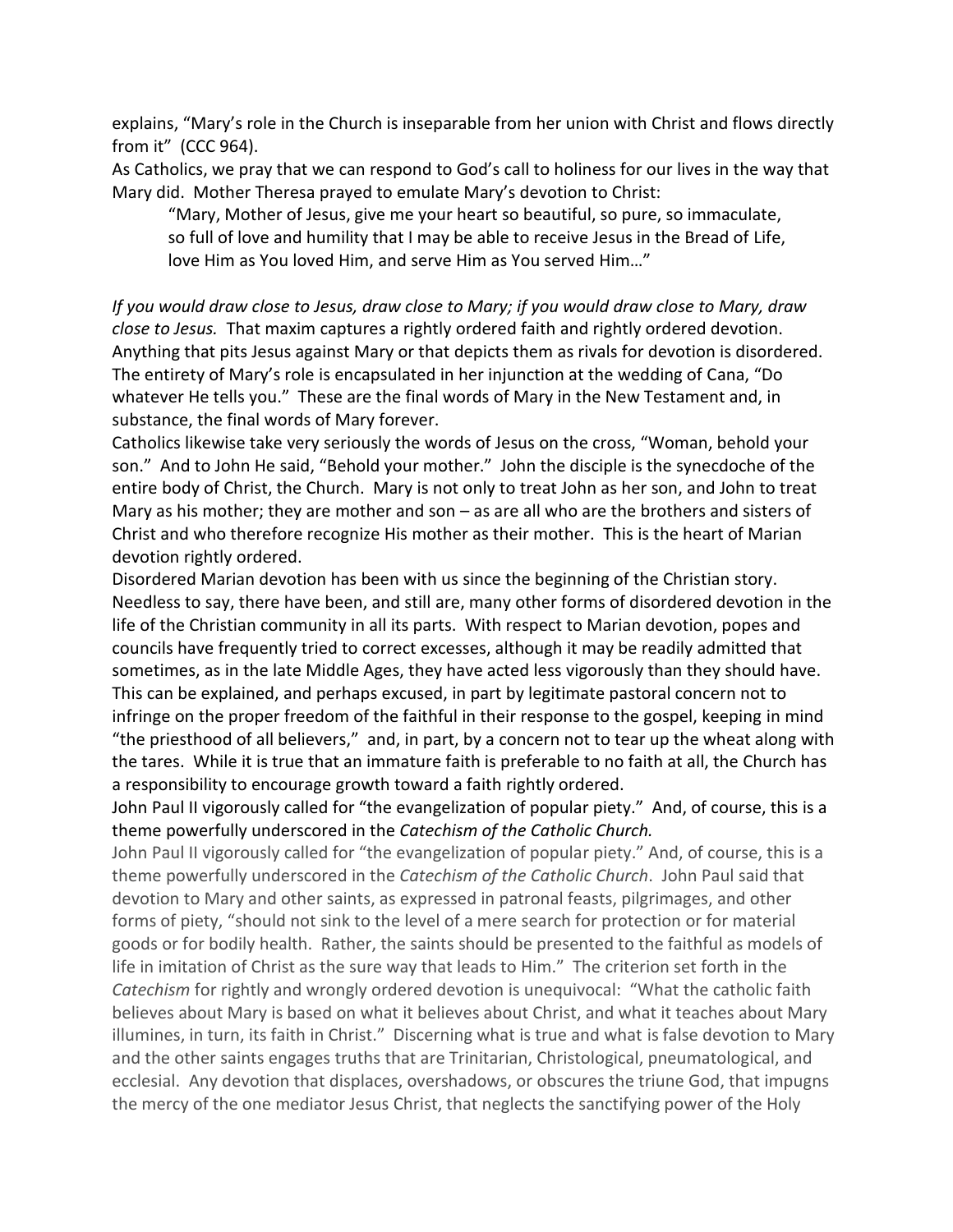Spirit, or that tends to separate a particular saint from the whole body of Christ is a disordered devotion.

In Addition to these theological criteria, the Lutheran-Catholic dialogue (*The One Mediator, the Saints, and Mary,* the eighth volume issuing from this dialogue) lists four "practical guidelines" that should be applied in devotion to Mary and the saints. The first is that such devotion should be "imbued with Scripture" and clearly related to the great themes of salvation history. (Witness John Paul II's addition of the "Luminous Mysteries" to the Rosary.) Second, they should be harmonized with the Eucharistic Liturgy and seasons of the Church's year. Third, they should be ecumenically sensitive, leaving no doubt as to Christ's unique role in our salvation. Finally they should be attentive to "cultural mores." In our time, that means sensitivity to the role of women. Mary should not be depicted as "timidly submissive or repellently pious, but as one who fully and responsibly heard the word of God and acted upon it."

### **PRAYERS**

**The Fiat (Yes) Prayer** Holy Mary, Obtain for me the help that I need, to do my very best using all the powers within me and all the talents and skills I posses, according to my possibilities, to fulfill God´s plan in every circumstance of my life. Amen

### **Prayer to the Immaculate Conception**

O God, who by the 1mmaculate conception of the blessed virgin Mary, did prepare a worthy dwelling place for your son, we beseech You that, as by the foreseen death of this, your son, You did preserve her from all stain, so too you would permit us, purified through her intercession, to come unto you. Through the same Lord Jesus Christ, your son, who lives and reigns with you in the unity of the Holy Spirit, God, world without end. Amen.

# **PASTOR'S UP-COMING SCHEDULE**

| Saturday 18 May                | Vigil Mass of Fifth Sunday of Easter 5:00 p.m. |  |                                      |                |
|--------------------------------|------------------------------------------------|--|--------------------------------------|----------------|
| Sunday 19 May                  | Masses Fifth Sunday of Easter                  |  |                                      |                |
|                                |                                                |  | $7:00$ a.m. $8:30$ a.m. $11:30$ a.m. | Brig 7:30 p.m. |
| Monday 20 May Pastor's Day off |                                                |  |                                      |                |
|                                | Brig 7:40 p.m.                                 |  |                                      |                |
| Tuesday 21 May                 | Mass 8:30 a.m.                                 |  |                                      |                |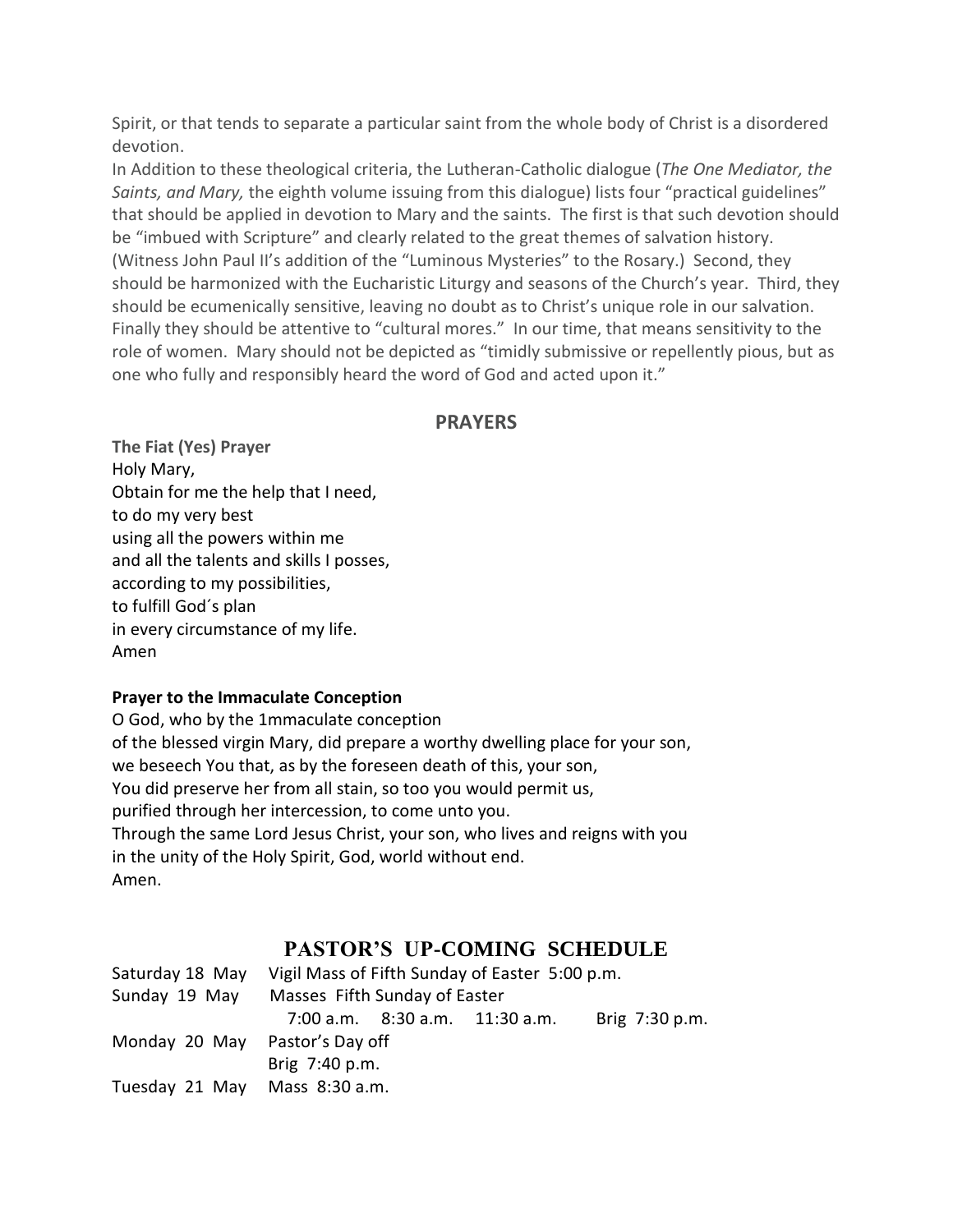| Wednesday 22 May Mass 6:30 a.m. |                                                                 |  |  |  |  |
|---------------------------------|-----------------------------------------------------------------|--|--|--|--|
|                                 | Confessions                                                     |  |  |  |  |
|                                 | Mass 8:30 a.m.                                                  |  |  |  |  |
|                                 | PCRS Mass 10:00                                                 |  |  |  |  |
|                                 | Mass Indian Creek Correctional Facility 6:00 p.m.               |  |  |  |  |
| Thursday 23 May Mass 8:30 a.m.  |                                                                 |  |  |  |  |
|                                 | Inurnment M. Puchalla                                           |  |  |  |  |
|                                 | Confessions 5:00 -6:30 p.m.                                     |  |  |  |  |
|                                 | Mass 6:30 p.m.                                                  |  |  |  |  |
|                                 | Liturgical training Altar Servers 7:00 p.m.                     |  |  |  |  |
| Friday 24 May                   | Mass 8:30 a.m.                                                  |  |  |  |  |
|                                 | Quiet Adoration & Reflection 5:00 – 7:00 p.m.                   |  |  |  |  |
| Saturday 25 May                 | Mass 8:30 a.m.                                                  |  |  |  |  |
|                                 | Prayer Garden service                                           |  |  |  |  |
|                                 | Confessions $1:30 - 4:30$ p.m.                                  |  |  |  |  |
|                                 | Vigil Mass 6th Sun of Easter 5:00 p.m.                          |  |  |  |  |
| Sunday 26 May                   | 6th Sunday of Easter                                            |  |  |  |  |
|                                 | Masses 7:00 a.m., 8:30 a.m., 11:30 a.m. Deacon Keith's Farewell |  |  |  |  |
|                                 | 5:00 p.m. Mass Senior Send-off Graduation Blessing              |  |  |  |  |
|                                 | Brig Mass 7:30 p.m.                                             |  |  |  |  |
| Monday 27 May                   | Pastor's Day Off                                                |  |  |  |  |
|                                 | Mass 8:30 a.m.                                                  |  |  |  |  |
|                                 | Brig 7:40 p.m.                                                  |  |  |  |  |